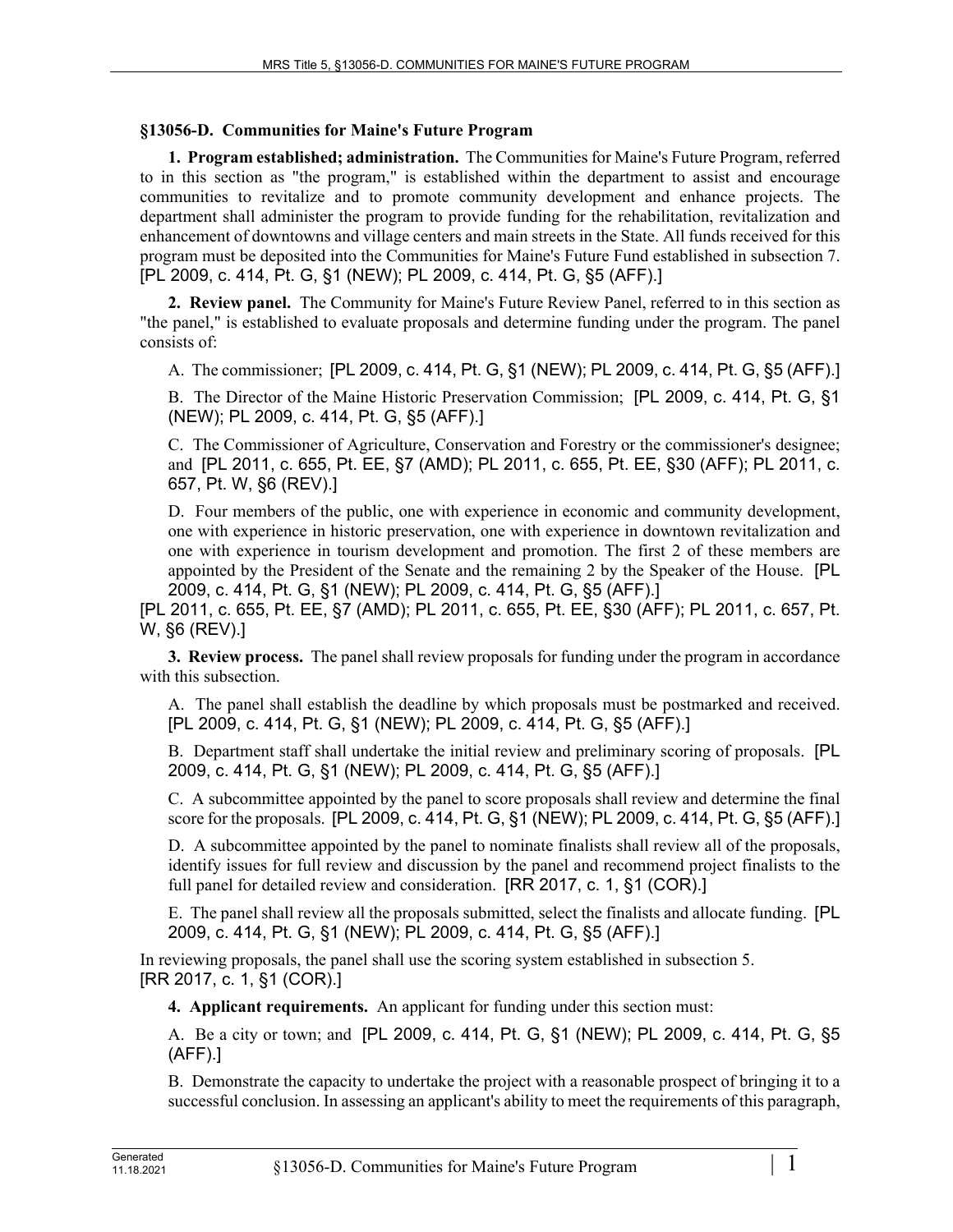the panel may consider all relevant factors, including but not limited to the applicant's level of debt; fund-raising ability; past economic and community development activities; grants from federal, state or local sources; previous historic preservation, rehabilitation or enhancement activity; organizational history; scope of economic or revitalization vision; and evidence of success in previous efforts. [PL 2009, c. 414, Pt. G, §1 (NEW); PL 2009, c. 414, Pt. G, §5 (AFF).] [PL 2009, c. 414, Pt. G, §1 (NEW); PL 2009, c. 414, Pt. G, §5 (AFF).]

**5. Scoring system.** The department and the panel shall develop a scoring system for use by the panel in evaluating proposals under this section. The scoring system must be designed to identify those projects that are most aligned with the State's economic and community development and historic preservation and enhancement priorities. The scoring system must assign points according to the relative value of:

A. The economic significance of the proposed project to the immediate vicinity and to the State as a whole; [PL 2009, c. 414, Pt. G, §1 (NEW); PL 2009, c. 414, Pt. G, §5 (AFF).]

B. The level of compatibility with the historic community character; [PL 2009, c. 414, Pt. G, §1 (NEW); PL 2009, c. 414, Pt. G, §5 (AFF).]

C. The value of the proposed project with respect to historic preservation and rehabilitation; [PL 2009, c. 414, Pt. G, §1 (NEW); PL 2009, c. 414, Pt. G, §5 (AFF).]

D. The value of the proposed project with respect to downtown revitalization; [PL 2009, c. 414, Pt. G, §1 (NEW); PL 2009, c. 414, Pt. G, §5 (AFF).]

E. The value of the proposed project to encourage or accomplish sustainable, mixed-use, pedestrian-oriented or transit-oriented development; [PL 2009, c. 414, Pt. G, §1 (NEW); PL 2009, c. 414, Pt. G, §5 (AFF).]

F. The extent to which the proposed project meets or exceeds minimum energy efficiency standards, uses green building practices or materials, or both; [PL 2009, c. 414, Pt. G, §1 (NEW); PL 2009, c. 414, Pt. G, §5 (AFF).]

G. The value of the proposed project with respect to tourism promotion and development; [PL 2009, c. 414, Pt. G, §1 (NEW); PL 2009, c. 414, Pt. G, §5 (AFF).]

H. The degree of community support for the proposed investment; [PL 2009, c. 414, Pt. G, §1 (NEW); PL 2009, c. 414, Pt. G, §5 (AFF).]

I. The extent to which the proposed project involves other preservation partnerships and meets multiple criteria within this section; [PL 2009, c. 414, Pt. G, §1 (NEW); PL 2009, c. 414, Pt. G, §5 (AFF).]

J. The match provided by the applicant; and [PL 2009, c. 414, Pt. G, §1 (NEW); PL 2009, c. 414, Pt. G, §5 (AFF).]

K. Related public funding sources supporting the project. [PL 2009, c. 414, Pt. G, §1 (NEW); PL 2009, c. 414, Pt. G, §5 (AFF).]

[PL 2009, c. 414, Pt. G, §1 (NEW); PL 2009, c. 414, Pt. G, §5 (AFF).]

**6. Additional criteria.** In addition to evaluating the proposals using the scoring system established in subsection 5, the panel shall also consider criteria in reviewing a proposal:

A. The level to which a proposal supports the open space or recreation objectives, or both, of a local comprehensive plan; [PL 2009, c. 414, Pt. G, §1 (NEW); PL 2009, c. 414, Pt. G, §5 (AFF).]

B. The extent to which a project is consistent with an adopted comprehensive plan that meets the standards of the laws governing growth management pursuant to Title 30‑A, chapter 187; [PL 2009, c. 414, Pt. G, §1 (NEW); PL 2009, c. 414, Pt. G, §5 (AFF).]